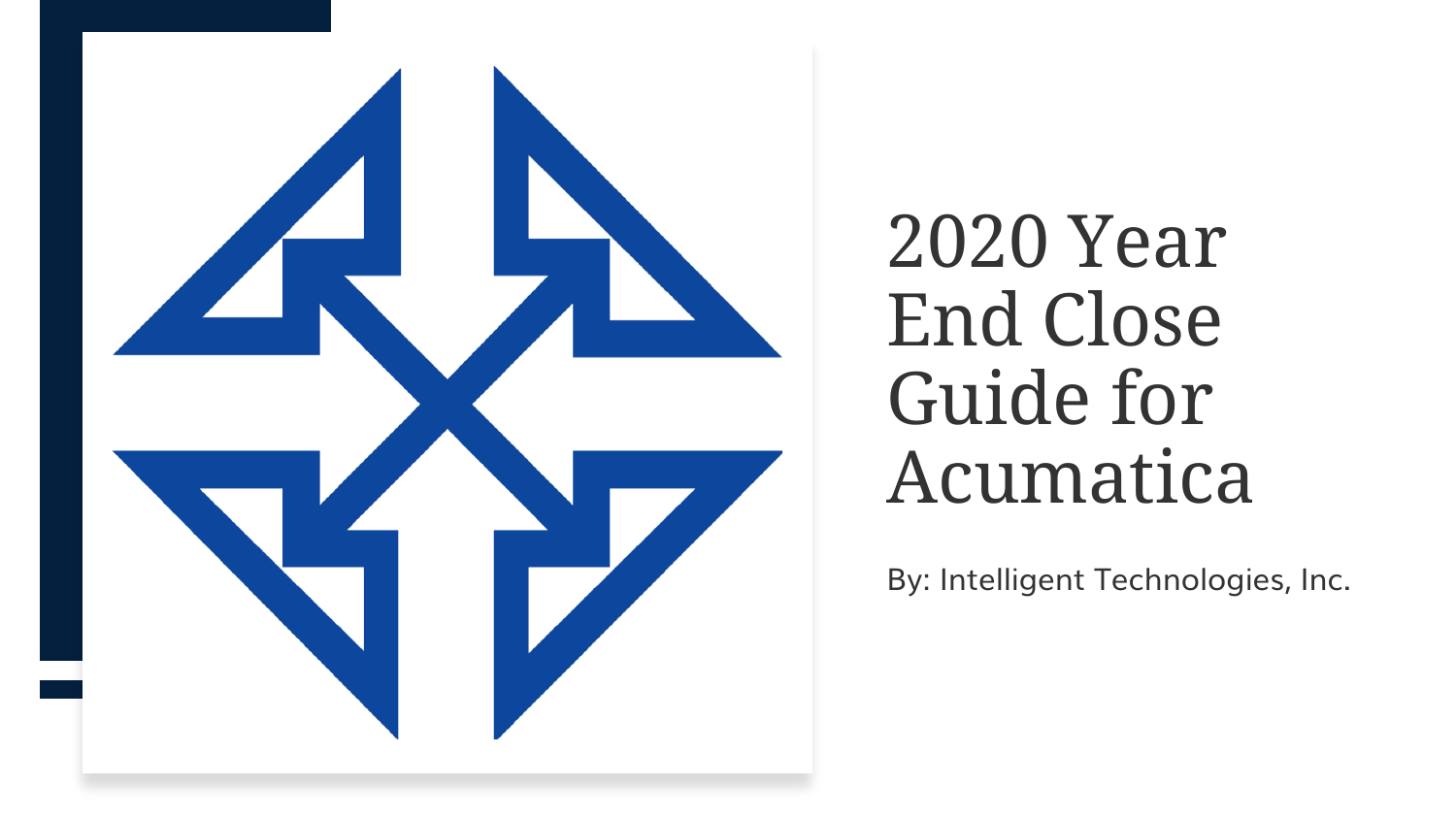

#### **Table of Contents (click a topic to view it)**

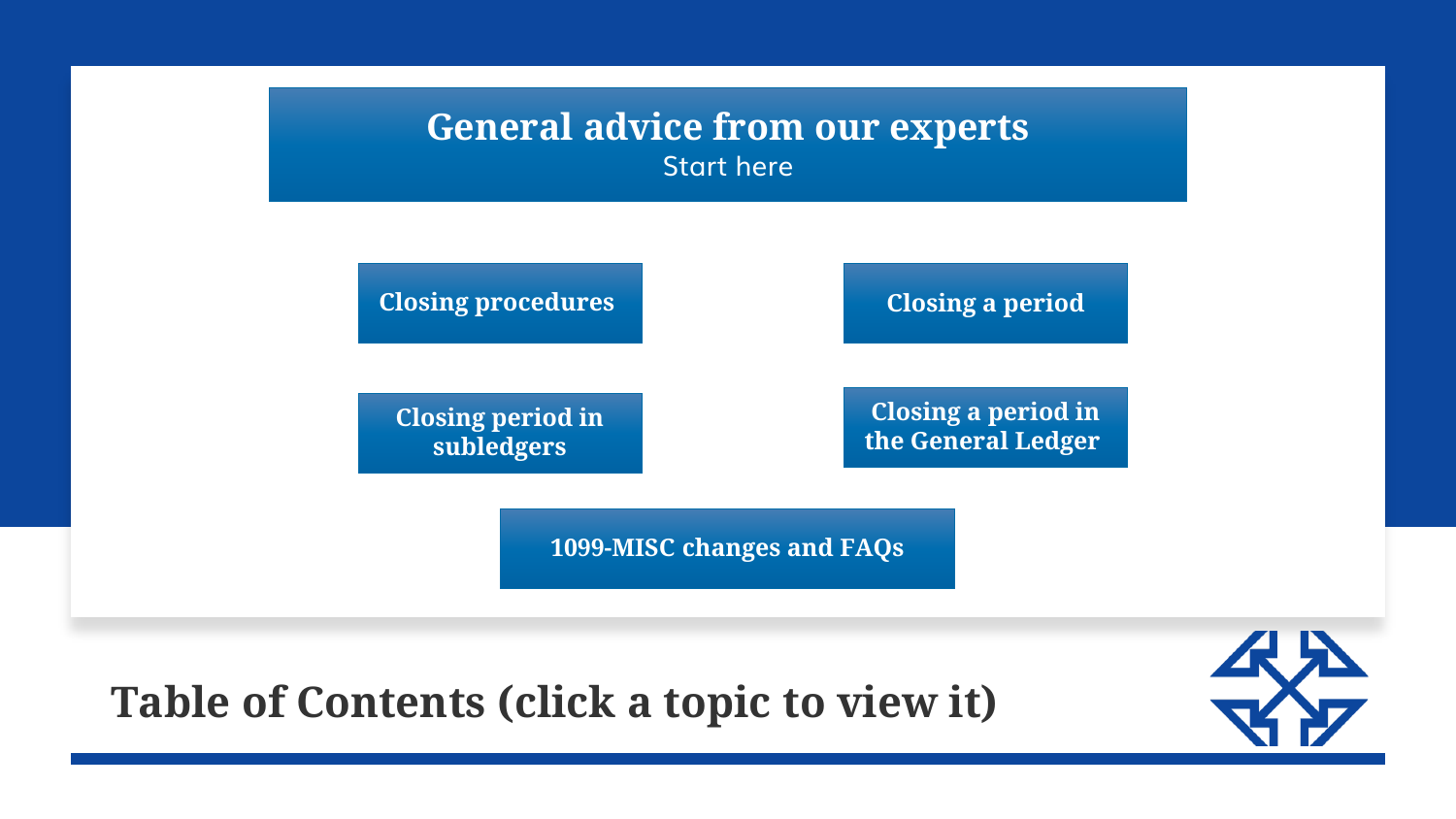# <span id="page-2-0"></span>**Getting Started: Basic Steps**

In Acumatica ERP, a financial year is closed automatically when you close the last period of the financial year. Thus, you should close the last period only when the company is ready to close the financial year.

#### **Year-End Closing Procedure Overview**

- 1. Generate periods for the new year and activate at least one of these periods, as described in [this help article.](https://help-2020r2.acumatica.com/(W(1))/Wiki/ShowWiki.aspx?pageid=324ee873-c28d-41f9-88d2-d6a4359962fe)
- 2. Complete the tasks on your company's "year-end" checklist.
- 3. Close the period in your subledgers.
- 4. Close the last period in the General Ledger module.

For more details, keep reading this guide. And, to mark off each step as you complete it, [download our checklist.](https://www.inteltech.com/acumatica-yearchk/)

During closing of the financial year, the balance of YTD Net Income account updates the Retained Earnings account, which accumulates the net income over years. After that, the balance of the YTD Net Income account is reset to zero for a new financial year. The balances of the balance sheet accounts are transferred into the new financial year, while balances of other accounts are reset to zero.

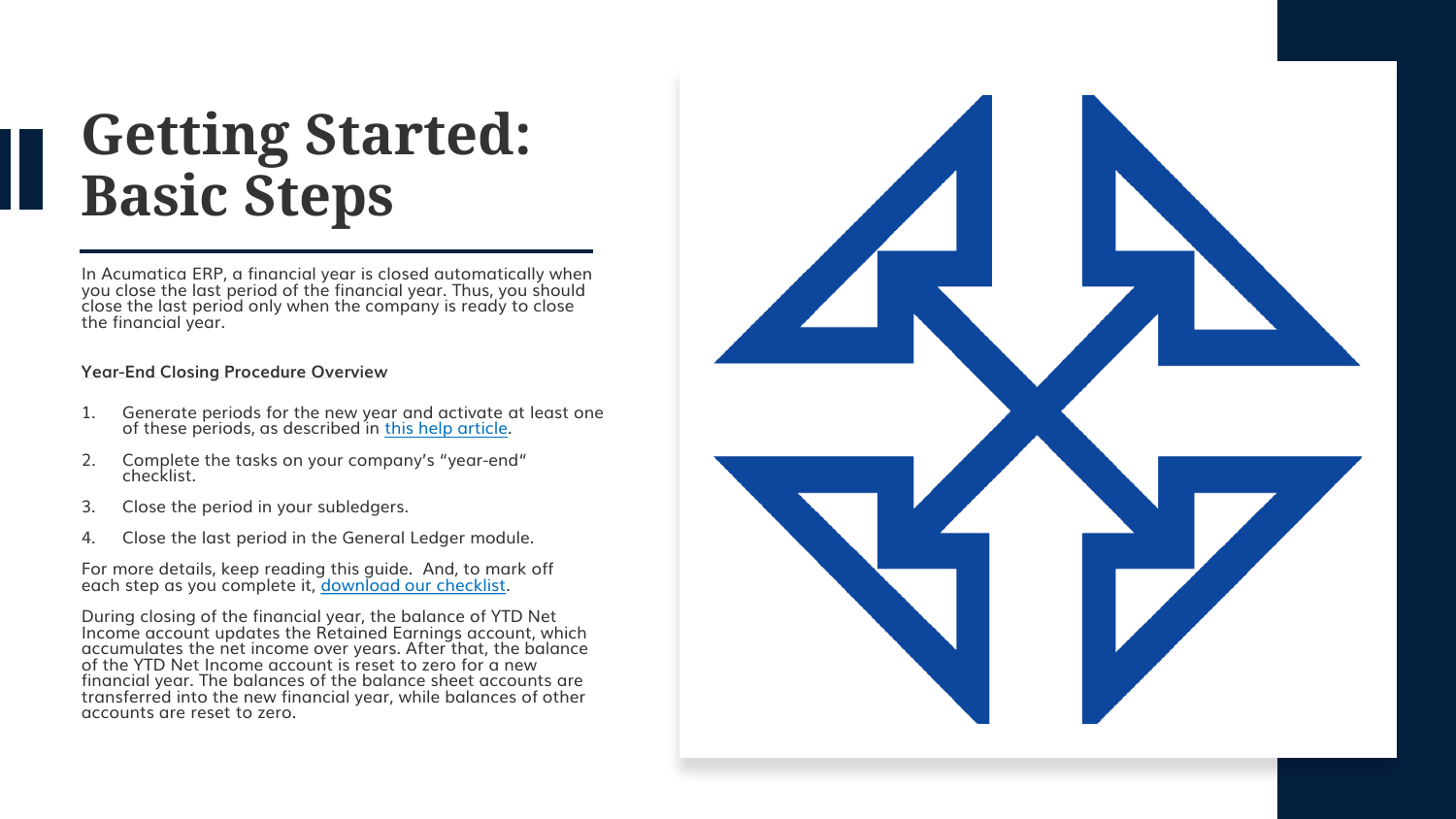# <span id="page-3-0"></span>Closing Procedures

Follow your company's internal procedures to determine the prerequisites to closing a financial period. The following tasks might be required before performing a period close:

- 1. Generating recurring documents and releasing them<br>2. Performing allocations
- 2. Performing allocations<br>3. Performing revaluation
- 3. Performing revaluation of currency accounts<br>4. Releasing and depreciating of Fixed Assets
- 4. Releasing and depreciating of Fixed Assets<br>5. Making tax adjustments
- 5. Making tax adjustments<br>6. Inventory adjustments
- 6. Inventory adjustments<br>7. Generating and review
- 7. Generating and reviewing the trial balance

**To close a period in the General Ledger, you must first close the period in the subledger modules your company uses. These may include the following:**

- 1. Accounts Receivable
- 2. Accounts Payable **(at year-end you must print out the 1099- MISC Form report and close the year for 1099 payments)**
- 3. Cash Management
- 4. Fixed Assets
- 5. Taxes
- 6. Inventory

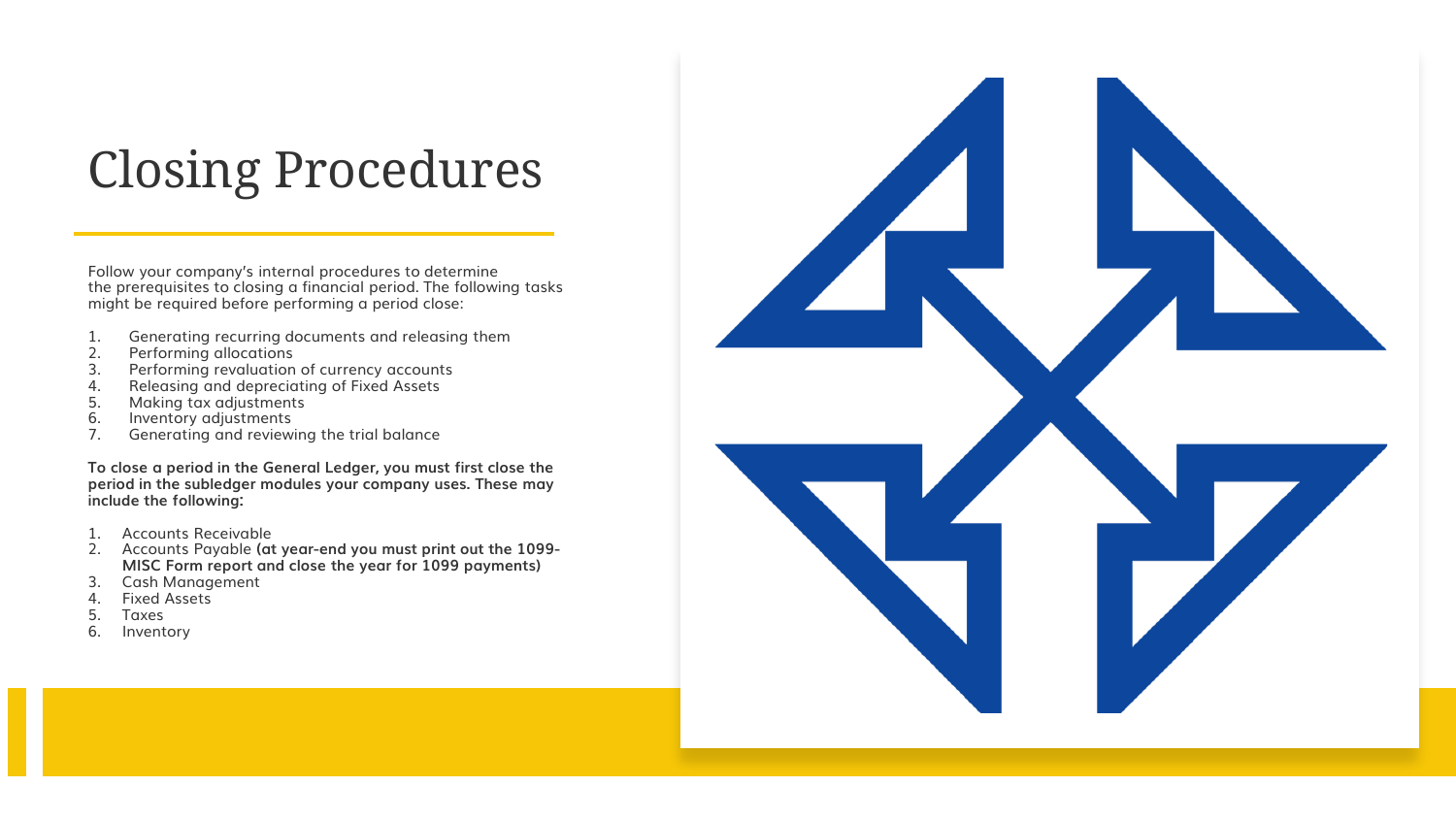# <span id="page-4-0"></span>Closing a Period

After all transactions have been posted to a financial period and figures verified, you can close the financial period to prevent users from posting new transactions to it. You must start with the first period and work your way forward. (A financial period can't be closed if the previous one is still open). Yes, it's possible to close multiple periods at once (for instance, all periods of a year).

#### **The process of closing a period consists of the following steps:**

- *1. Optional:* Closing the period in the subledgers. (You can also close the period in subledgers along with the general ledger after performing period-end activities). See the next page.
- 2. Generating and posting any recurring transactions.
- 3. Performing period-end adjustments—that is, posting adjustment transactions (some of which should be reversed at the beginning of the next period).
- 4. Revaluing general ledger accounts so the balances of the accounts in foreign currencies are revalued using the end-period exchange rate.
- 5. Reviewing the trial balance and the list of transactions.
- 6. Reclassifying transactions, if there are errors.
- 7. Running allocations, if distribution of amounts between branches, accounts, and subaccounts is needed.
- 8. Closing the period in the general ledger.

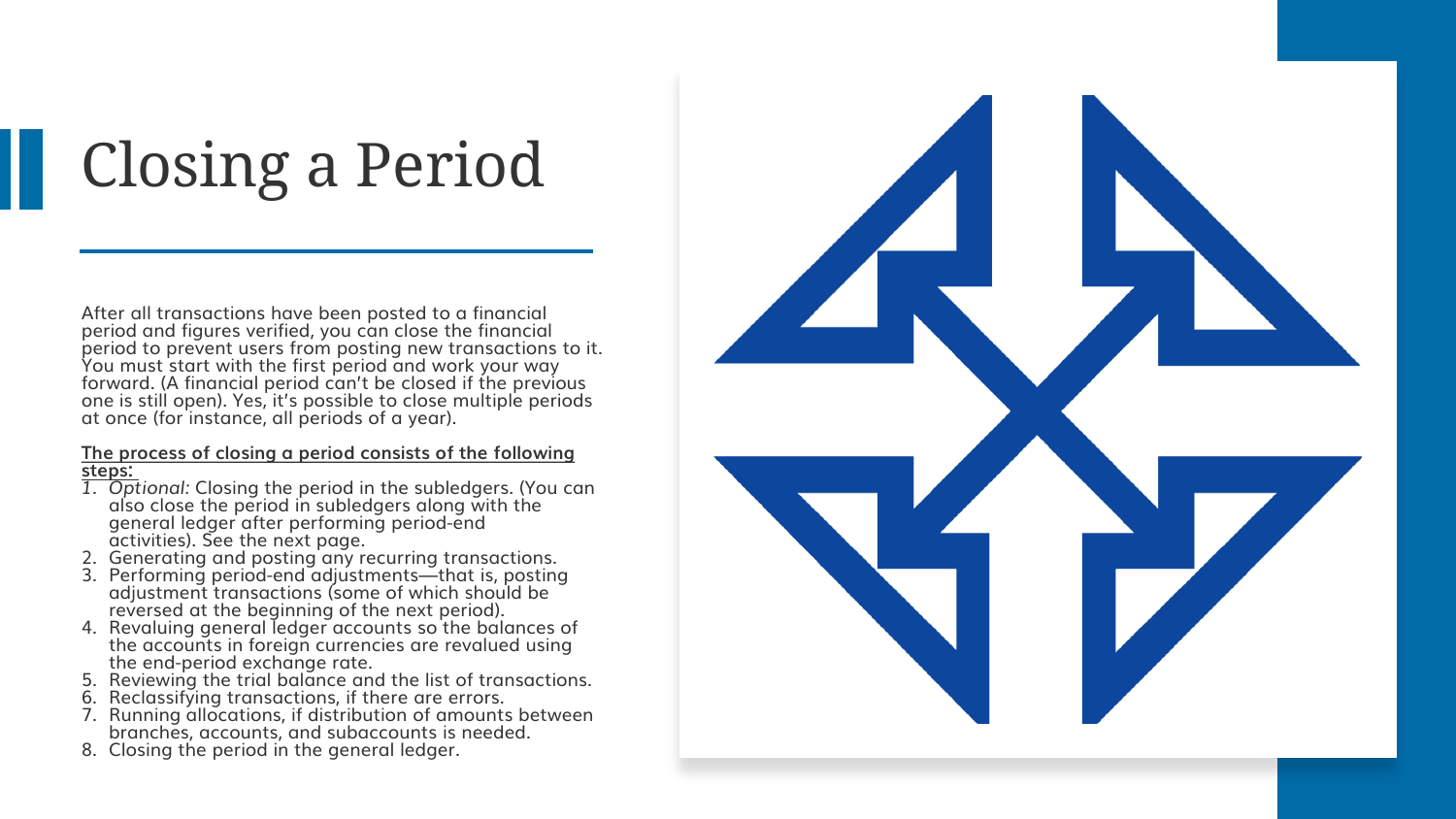## <span id="page-5-0"></span>Closing a Period in Subledgers

Although you can close periods in subledgers and in the general ledger at the same time, you may decide to close periods in subledgers (Accounts Payable, Accounts Receivable, Cash Management, Inventory, and Fixed Assets) separately in your system.

On the Manage Financial Periods (GL503000) form, you can find information about the status of periods.

Before you close a period in these subledgers, you should make sure there are no unreleased documents to be posted to the period. (For the fixed assets subledger, the system also checks whether all assets have been depreciated in the period). To close periods, you use the following forms:

- In the accounts payable subledger, the Close Financial Periods (AP506000) form
- In the accounts receivable subledger, the Close Financial Periods (AR509000) form
- In the cash management subledger, the Close Financial Periods (CA506000) form
- In the inventory subledger, the Close Financial Periods (IN509000) form
- In the fixed assets subledger, the Close Financial Periods (FA509000) form

When you close a financial period in the subledger on any of these forms, all preceding open periods will be closed in the subledger as well.

**To learn more about closing these specific subledgers, [click here](#page-6-0).**

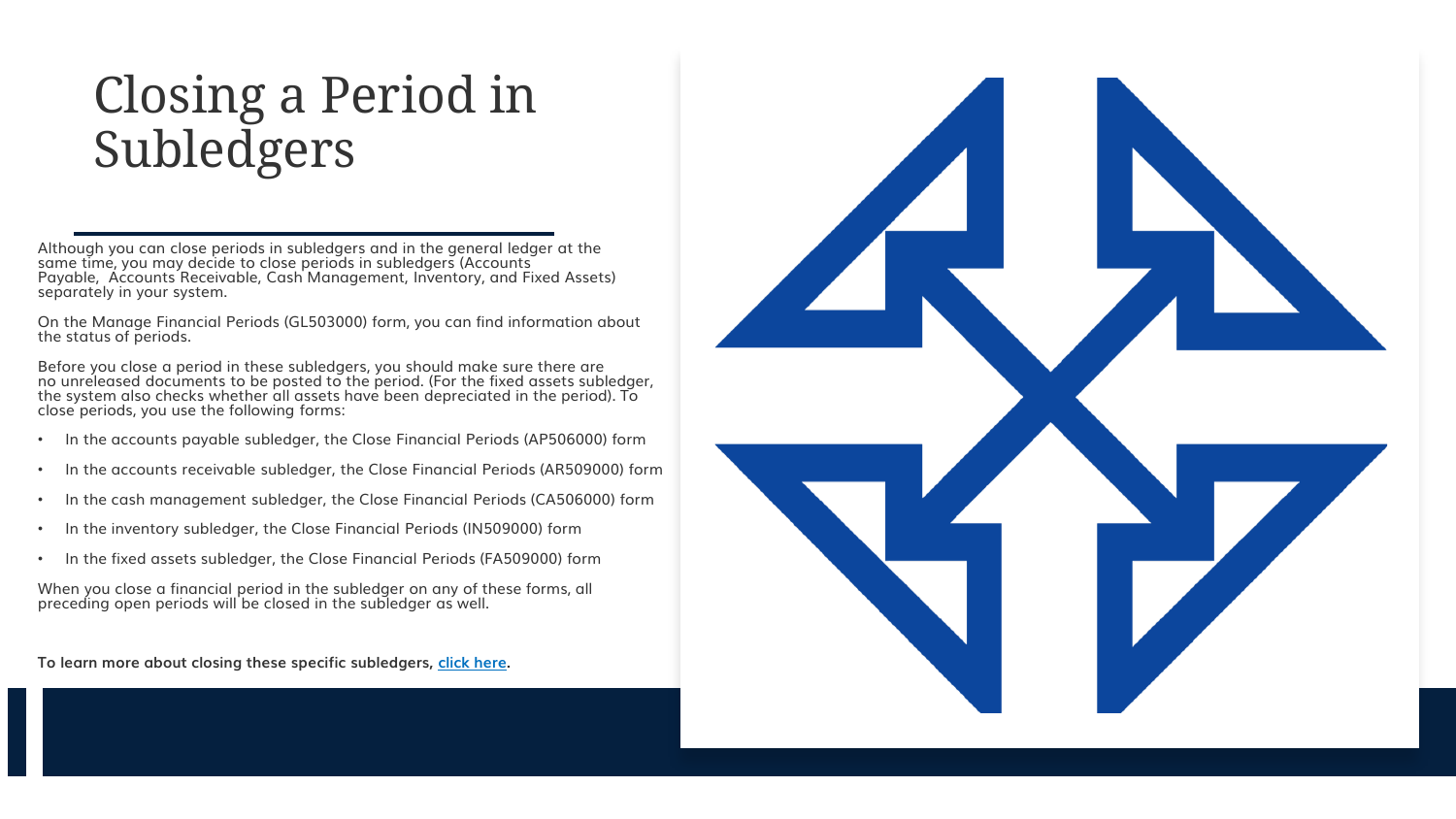<span id="page-6-0"></span>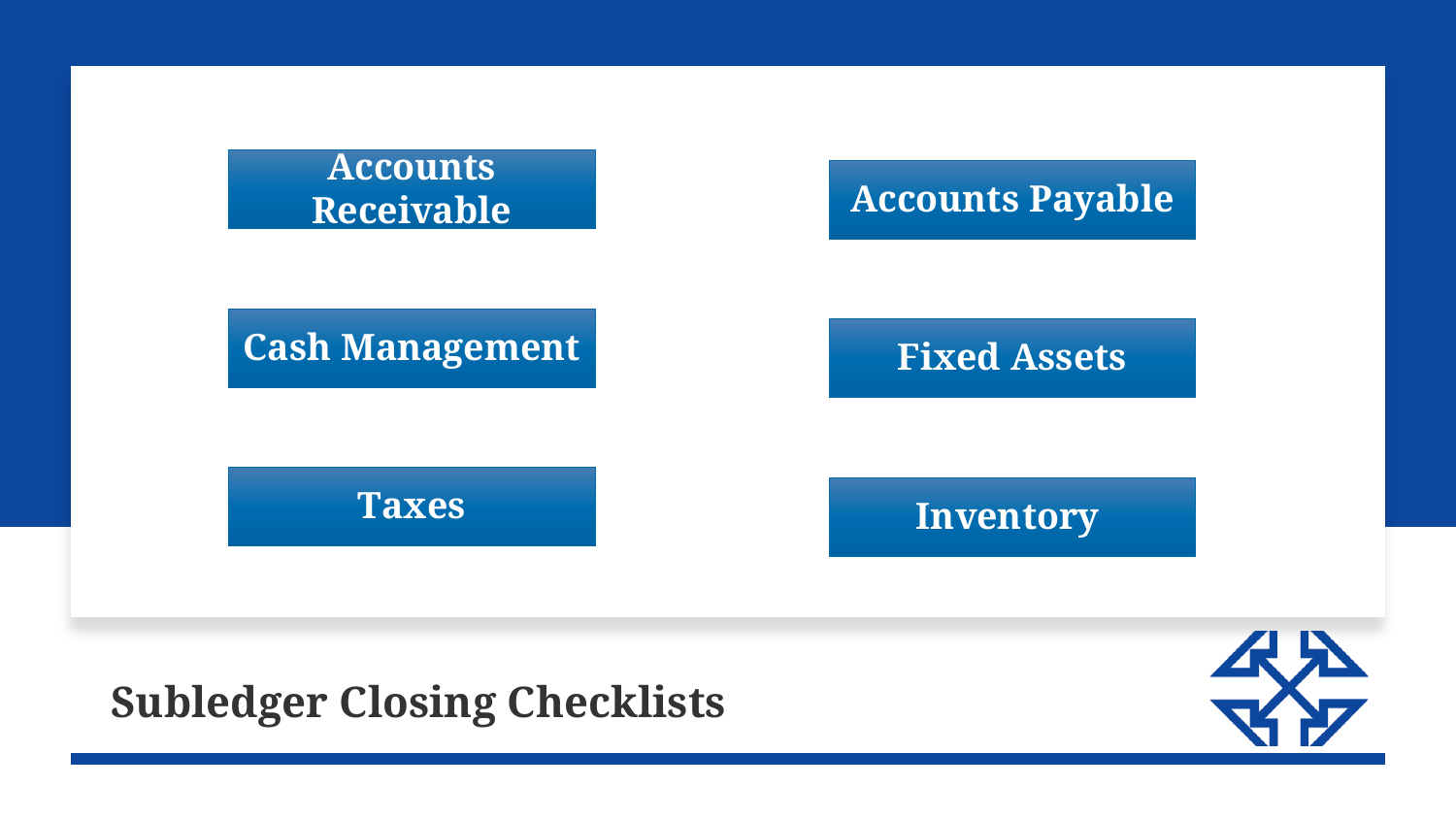#### <span id="page-7-0"></span>Subledger Closing Checklist: Accounts Receivable

1.Generate the recurring transactions, if any.

- 2.Print out and review the AR Edit report (AR611000; Finance > Accounts Receivable > Reports > Audit). Release the documents
- that should be processed in the financial period you're closing. 3.Apply the open payments, prepayments, and credit memos to the appropriate outstanding AR documents.
- 4.Write off small balances and credits, if necessary.
- 5.Generate overdue charges, if necessary.
- 6.Reconcile the customer balances with the balance of GL accounts by using the AR Balance by GL Account report (AR632000; Finance > Accounts Receivable > Reports > Balance).
- 7.Prepare customer statements.
- 8.Prepare dunning letters, if required.
- 9.Revalue any customer accounts maintained in a foreign currency. 10. Print out and file the AR Aged Past Due report (AR631000; Finance > Accounts Receivable > Reports > Balance) and other AR reports that are required by your company's policy.
- 11. Close the financial period in the Accounts Receivable module.

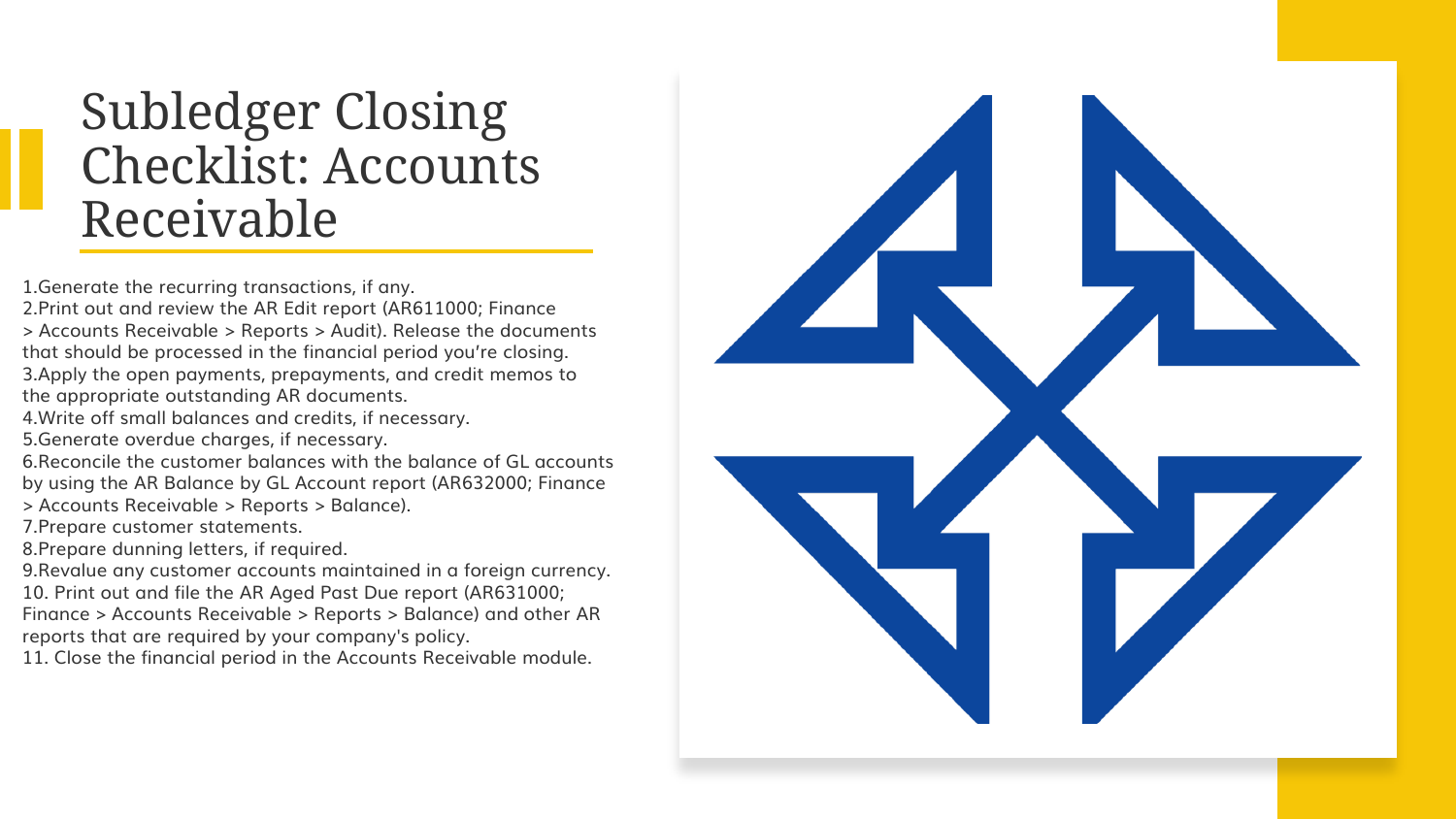### <span id="page-8-0"></span>Subledger Closing Checklist: Accounts Payable

- 1. Generate any recurring transactions.
- 2. Print out and review the AP Edit (AP610700; Finance > Accounts Payable > Reports > Audit) report. Release the documents that should be processed in the financial period you're closing.
- 3. Apply the open prepayments and debit adjustments to the appropriate outstanding AP documents.
- 4. Reconcile the vendor balances with the balances of GL accounts using the AP Balance by GL Account report (AP632000; Finance > Accounts Payable > Reports > Balance).
- 5. Revalue any vendor accounts maintained in a foreign currency, if any.
- 6. Print out and file the AP Aged Past Due report (AP631000; Finance > Accounts Payable > Reports > Balance) and other AP reports required by your company's policy.
- **7. At the end of the calendar year, print out the 1099-MISC Form report (AP653000; Finance > Accounts Payable > Reports > Forms) and close the year for 1099 payments.**
- 8. Close the financial period in the Accounts Payable module.

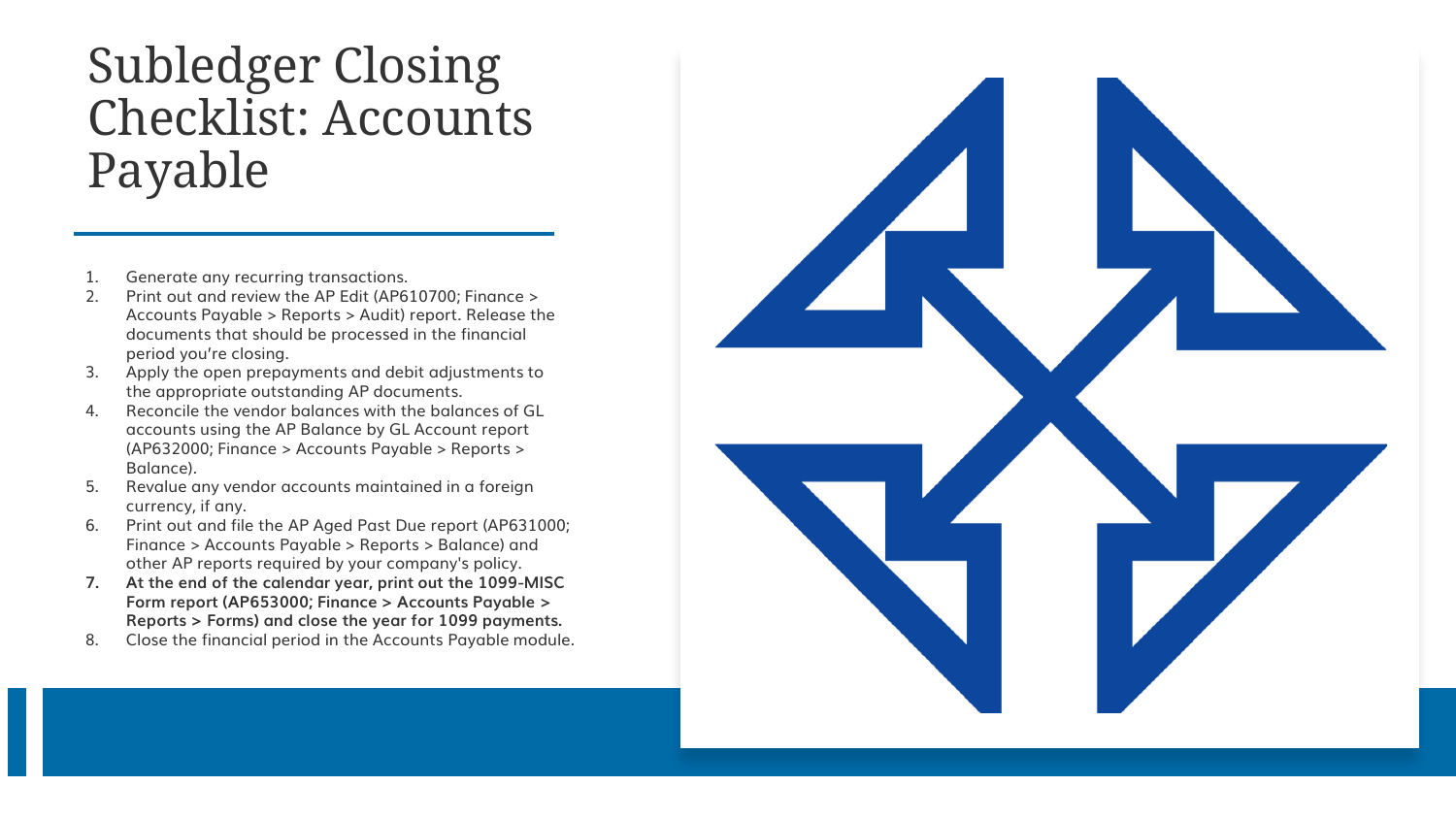#### <span id="page-9-0"></span>Subledger Closing Checklist: Cash Mangement

- 1. Print out and review the CA Edit report (CA612000; Finance > Cash Management > Reports > Audit). Release the transactions that should be processed in the financial period you're closing.
- 2. Import the bank statements for cash accounts, if necessary.
- 3. Reconcile the cash accounts with the bank statements, if required.
- 4. Reconcile the cash account balances with the balances of GL accounts using the Cash Account Transactions form (CA303000; Finance > Cash Management > Work Area > Explore).
- 5. Close the financial period in the Cash Management module.
- *Note: For deferred revenue perform the deferred revenue and expense recognition, if necessary.*

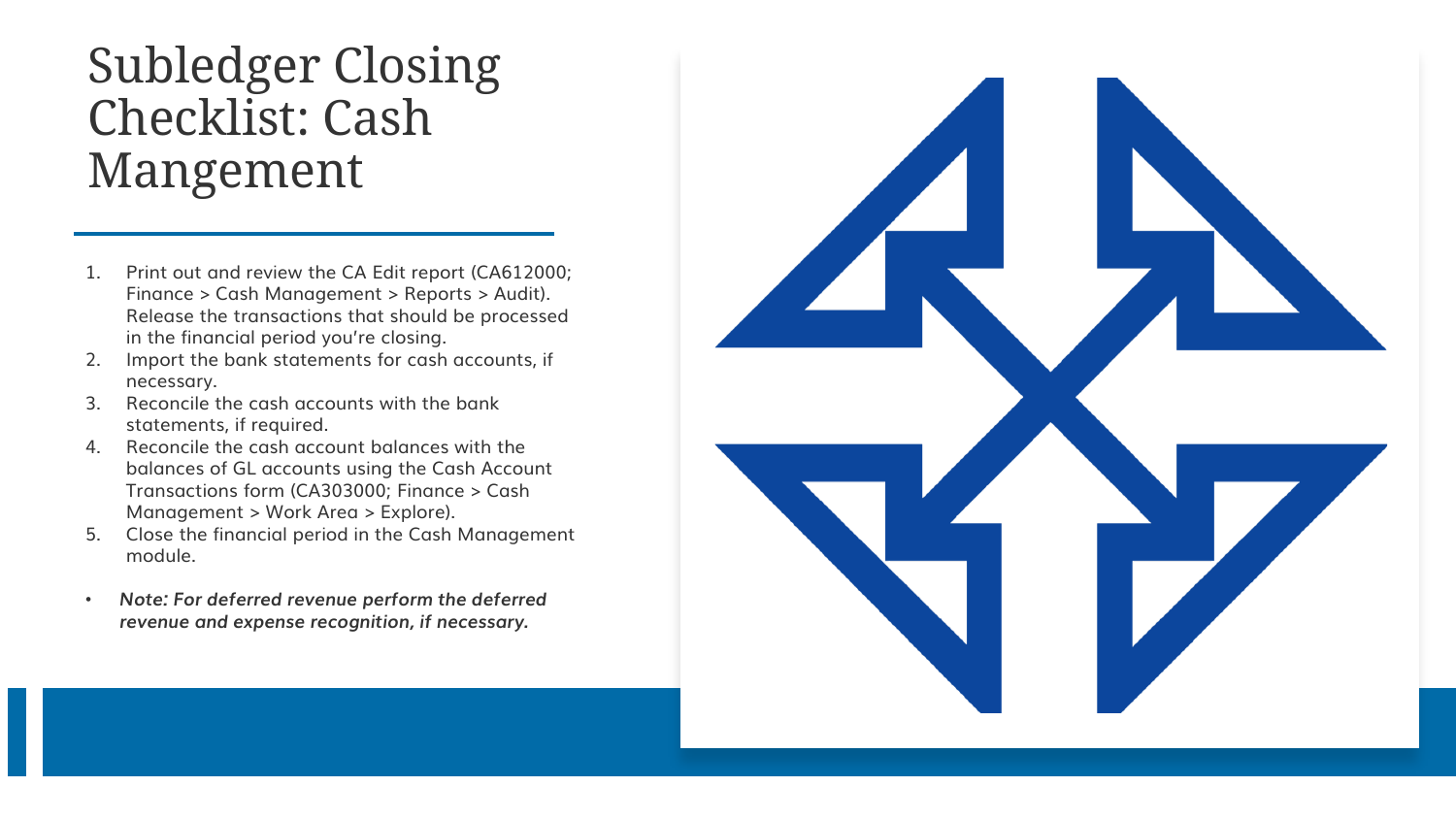#### <span id="page-10-0"></span>Subledger Closing Checklist: Fixed Assets

- 1. Print out and review the Open FA Documents report (FA651000; Finance > Fixed Assets > Reports > Audit). Release the transactions to be processed in the financial period you're closing.
- 2. Depreciate the fixed assets for the period.
- 3. Reconcile the fixed assets with the balances of GL accounts using the FA Balance report (FA630000; Finance > Fixed Assets > Reports > Balances).
- 4. Close the financial period in the Fixed Assets module.

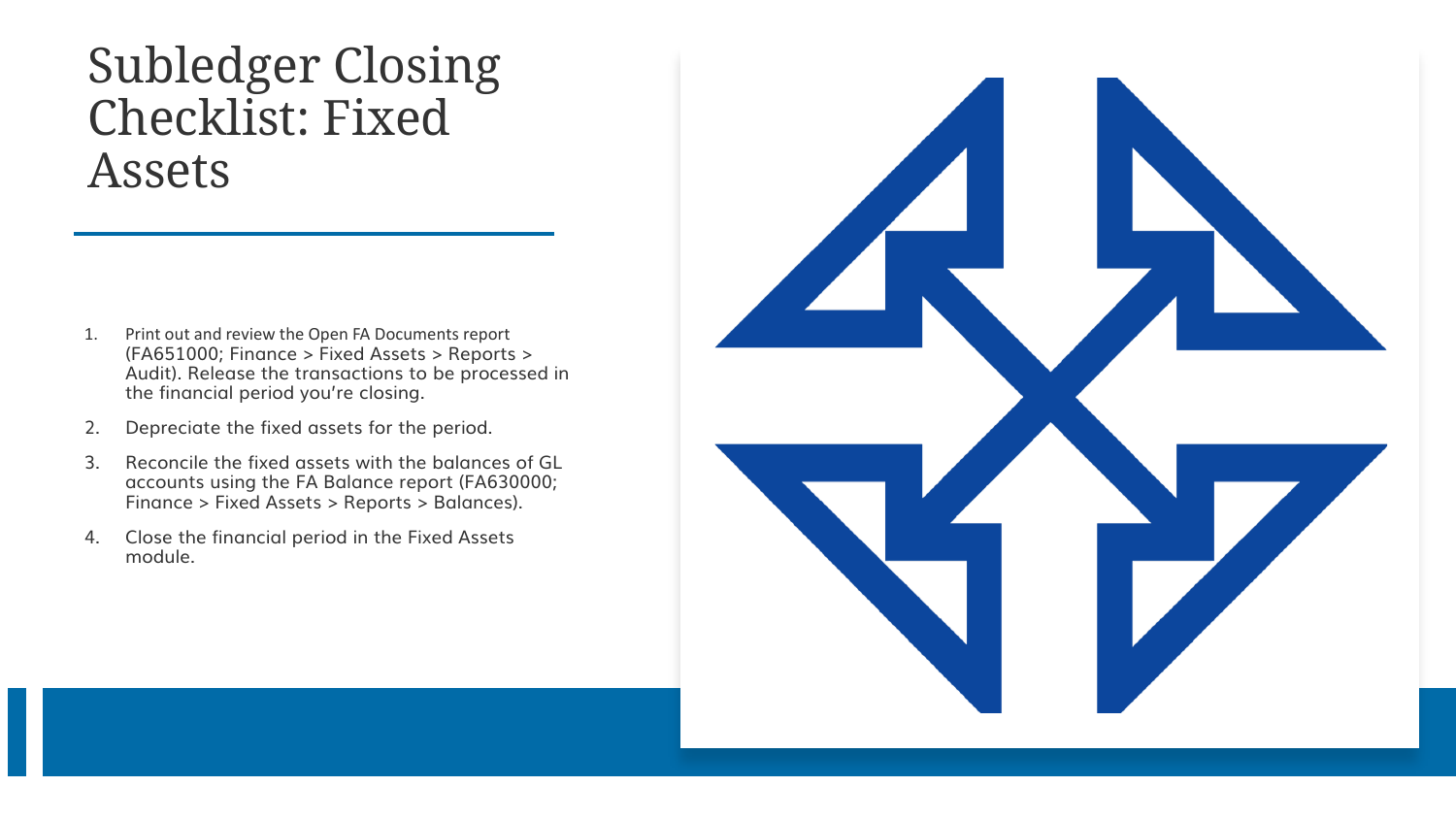# <span id="page-11-0"></span>Subledger Closing Checklist: Taxes

At the end of a tax period:

- 1. Prepare the tax report.
- 2. Print out and review the Tax Details report (TX620500; Finance > Taxes > Reports > Balances) and the Tax Summary report (TX621000; Finance > Taxes > Reports > Balances).
- 3. Make tax adjustments, if necessary.
- 4. Reconcile the balances according to the Tax Details by GL Account by Date report (TX622500; Finance > Taxes > Reports > Balances) with the balances of GL accounts.
- 5. Close the tax period.

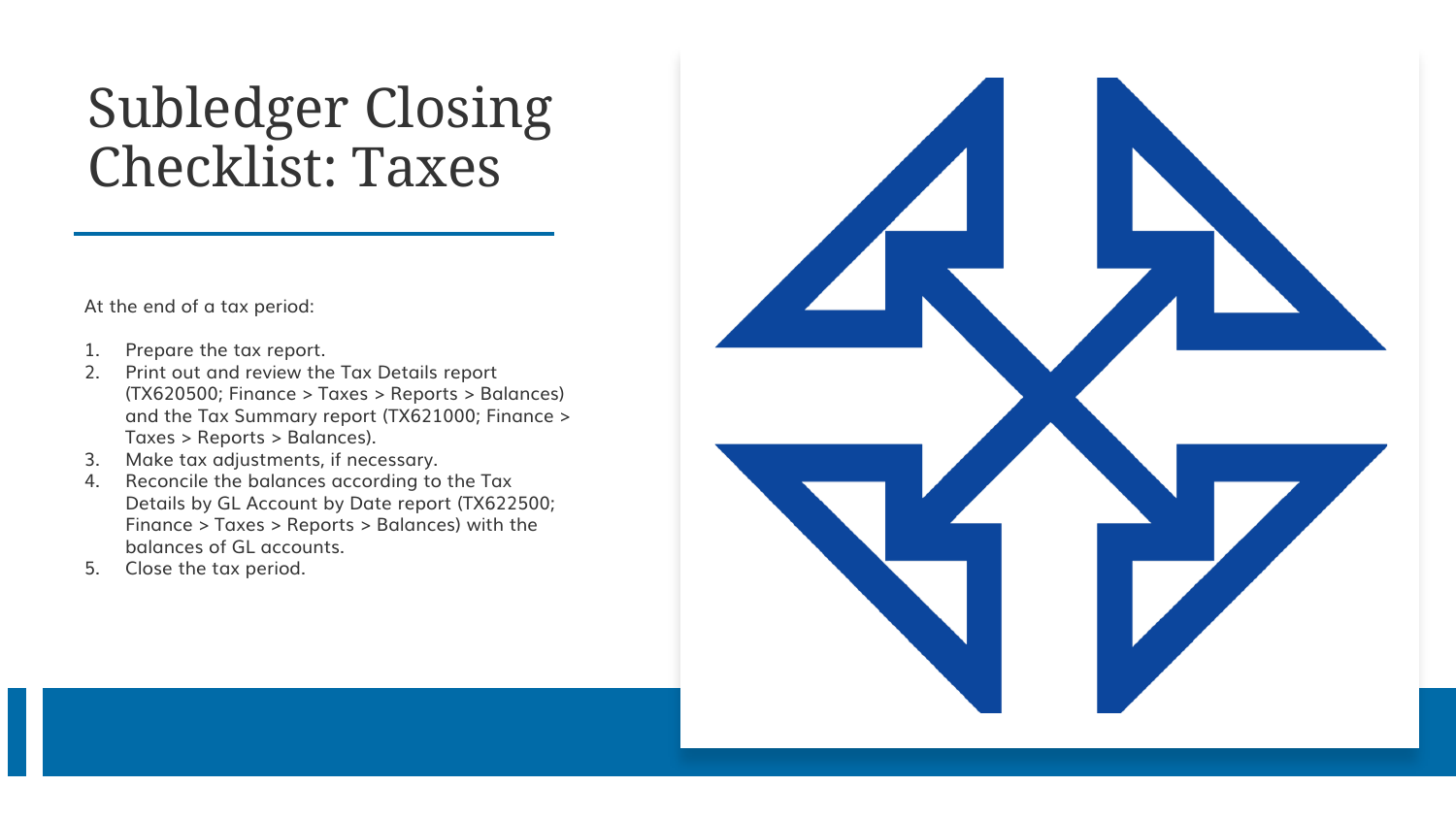### <span id="page-12-0"></span>Subledger Closing Checklist: Inventory

- 1. Print out and review the Inventory Edit Summary report (IN610500; Distribution > Inventory > Reports > Audit).
- 2. Release the transactions to be processed in the financial period you're closing.
- 3. Reconcile the inventory with the balances of GL accounts using the Inventory Valuation report (IN615500; Distribution > Inventory > Reports > Balances).
- 4. Close the financial period in the Inventory module.

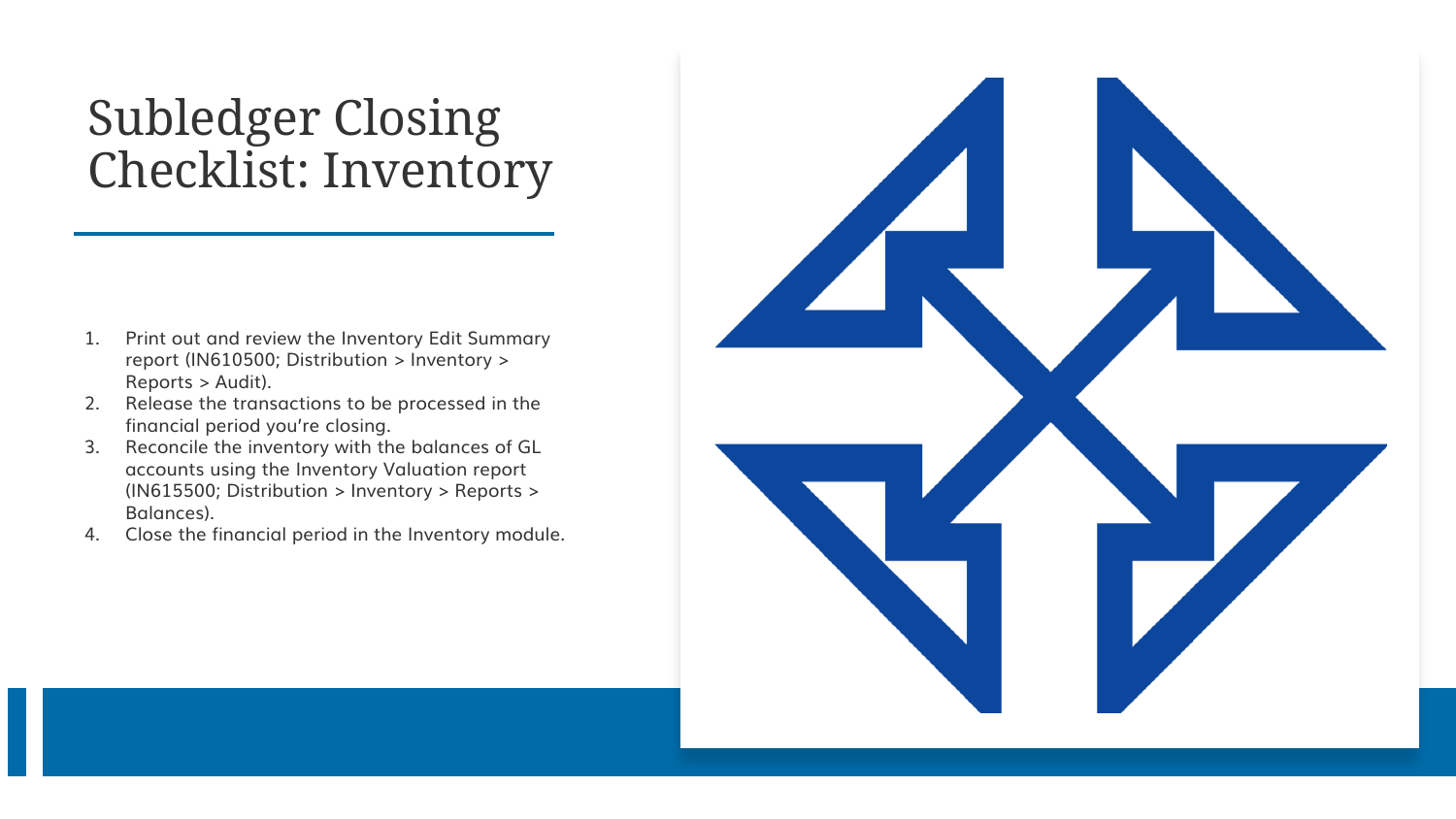# Closing a Period in the General Ledger

- 1. A period is assigned the Closed status only after it has been closed in the general ledger on the Manage Financial Periods (GL503000) form.
- 2. Before you close periods, check if there are unposted documents for the period you're closing. To do that, on the Manage Financial Periods form, select the periods you want to close and click Unposted Documents on the form toolbar. In the Unposted Documents report, which opens, you can review the list of documents that have not been posted to the selected periods.
- 3. Closing a period in the general ledger initiates the generation of auto-reversing batches, if the Generate Auto-Reversing Entries on Period Closing check box is selected on the General Ledger Preferences (GL102000) form and these batches have been prepared on the Journal Transactions (GL301000) form. If autoreversing entries should be generated when the applicable period is closed, you should not close the last open financial period. You should always open at least one more before closing the last period.

• **For more information, see the checklist on the next page.**

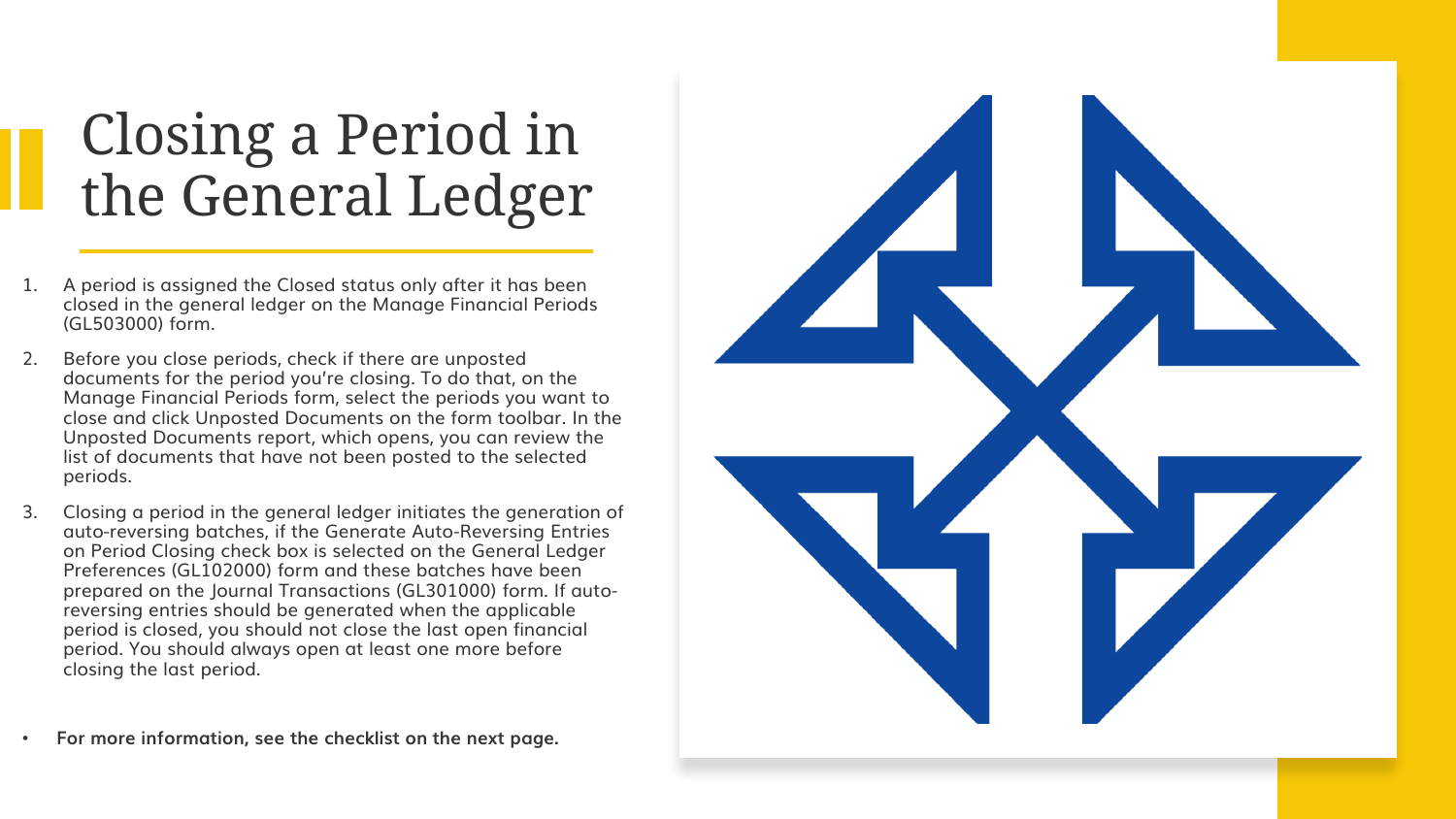# <span id="page-14-0"></span>Closing Checklist: General Ledger

- 1. Generate the recurring transactions, if any.
- 2. Calculate and post the accruals for the unrecorded expenses and revenue, if necessary.
- 3. Print out and review the GL Edit Summary report (GL611500; Finance > General Ledger > Reports > Audit).
- 4. Release the transactions that should be processed in the financial period you're closing.
- 5. Review the Post Transactions form (GL502000; Finance > General Ledger > Processes > Daily) and post any batches which should be posted to the financial period that you're closing.
- 6. Revalue the GL accounts denominated to foreign currencies.
- 7. Process the allocations, if necessary.
- 8. Translate the account balances into the reporting currency, if necessary.
- 9. Consolidate the subsidiary data into the parent company, if necessary.
- 10. Print out and file the Balance Sheet report (GL634000), Profit & Loss report (GL635000), and other GL reports that are required by your company's policy.
- 11. Close the financial period in the General Ledger module.
- 12. Make the financial period inactive, if necessary.